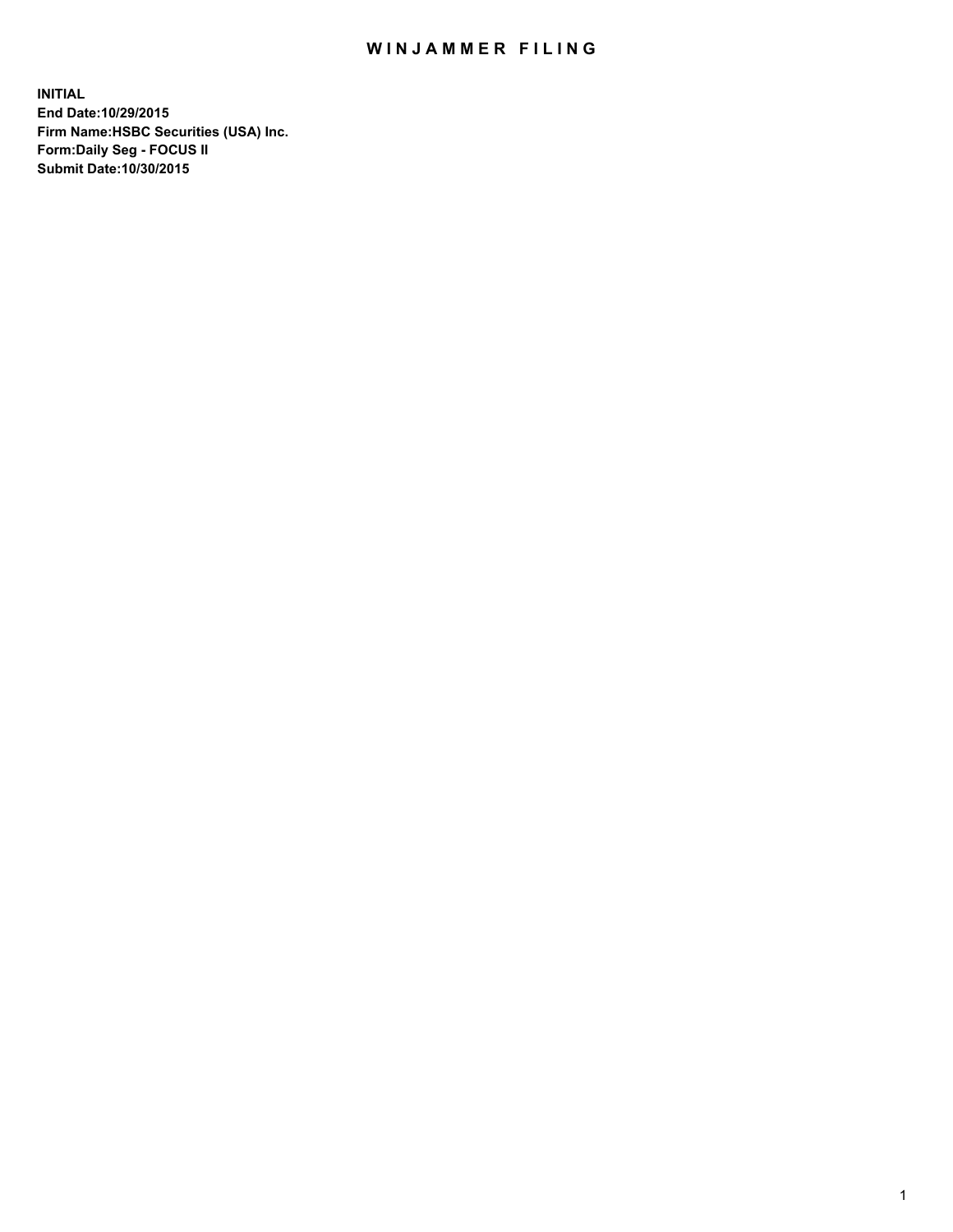## **INITIAL End Date:10/29/2015 Firm Name:HSBC Securities (USA) Inc. Form:Daily Seg - FOCUS II Submit Date:10/30/2015 Daily Segregation - Cover Page**

| Name of Company<br><b>Contact Name</b><br><b>Contact Phone Number</b><br><b>Contact Email Address</b>                                                                                                                                                                                                                         | <b>HSBC Securities (USA) Inc.</b><br>Steven richardson<br>212-525-6445<br>steven.richardson@us.hsbc.com |
|-------------------------------------------------------------------------------------------------------------------------------------------------------------------------------------------------------------------------------------------------------------------------------------------------------------------------------|---------------------------------------------------------------------------------------------------------|
| FCM's Customer Segregated Funds Residual Interest Target (choose one):<br>a. Minimum dollar amount: ; or<br>b. Minimum percentage of customer segregated funds required:% ; or<br>c. Dollar amount range between: and; or<br>d. Percentage range of customer segregated funds required between: % and %.                      | 110,000,000<br><u>0</u><br>0 <sub>0</sub><br>0 <sub>0</sub>                                             |
| FCM's Customer Secured Amount Funds Residual Interest Target (choose one):<br>a. Minimum dollar amount: ; or<br>b. Minimum percentage of customer secured funds required:%; or<br>c. Dollar amount range between: and; or<br>d. Percentage range of customer secured funds required between:% and%.                           | 10,000,000<br>0 <sub>0</sub><br>0 <sub>0</sub>                                                          |
| FCM's Cleared Swaps Customer Collateral Residual Interest Target (choose one):<br>a. Minimum dollar amount: ; or<br>b. Minimum percentage of cleared swaps customer collateral required:%; or<br>c. Dollar amount range between: and; or<br>d. Percentage range of cleared swaps customer collateral required between:% and%. | 90,000,000<br>0 <sub>0</sub><br>00                                                                      |

Attach supporting documents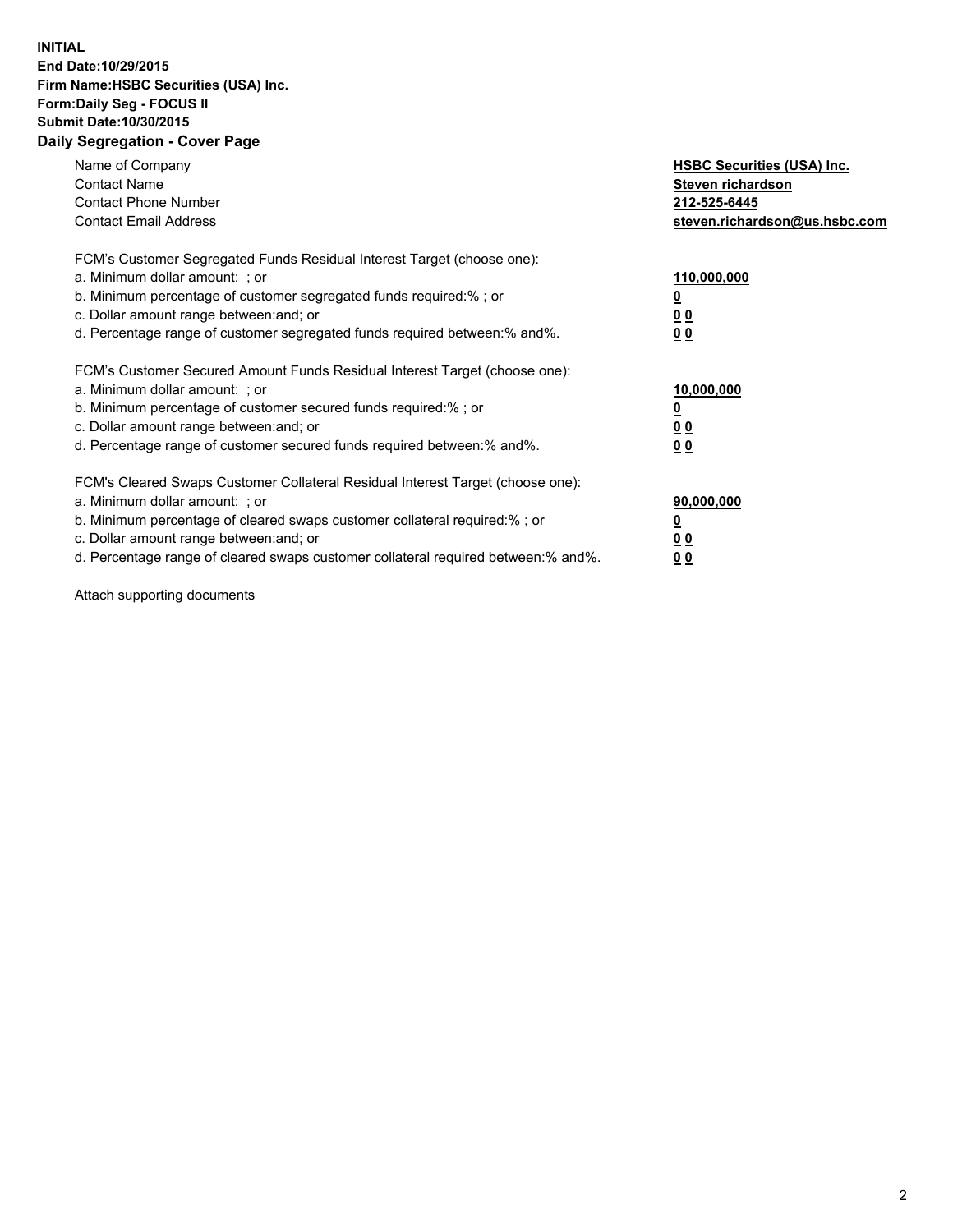**INITIAL End Date:10/29/2015 Firm Name:HSBC Securities (USA) Inc. Form:Daily Seg - FOCUS II Submit Date:10/30/2015 Daily Segregation - Secured Amounts**

## Foreign Futures and Foreign Options Secured Amounts Amount required to be set aside pursuant to law, rule or regulation of a foreign government or a rule of a self-regulatory organization authorized thereunder **0** [7305] 1. Net ledger balance - Foreign Futures and Foreign Option Trading - All Customers A. Cash **95,180,460** [7315] B. Securities (at market) **103,525,858** [7317] 2. Net unrealized profit (loss) in open futures contracts traded on a foreign board of trade **-36,293,674** [7325] 3. Exchange traded options a. Market value of open option contracts purchased on a foreign board of trade **0** [7335] b. Market value of open contracts granted (sold) on a foreign board of trade **0** [7337] 4. Net equity (deficit) (add lines 1. 2. and 3.) **162,412,644** [7345] 5. Account liquidating to a deficit and account with a debit balances - gross amount **4,210,366** [7351] Less: amount offset by customer owned securities **-4,210,155** [7352] **211** [7354] 6. Amount required to be set aside as the secured amount - Net Liquidating Equity Method (add lines 4 and 5) **162,412,855** [7355] 7. Greater of amount required to be set aside pursuant to foreign jurisdiction (above) or line 6. **162,412,855** [7360] FUNDS DEPOSITED IN SEPARATE REGULATION 30.7 ACCOUNTS 1. Cash in banks A. Banks located in the United States **40,188,755** [7500] B. Other banks qualified under Regulation 30.7 **0** [7520] **40,188,755** [7530] 2. Securities A. In safekeeping with banks located in the United States **54,344,195** [7540] B. In safekeeping with other banks qualified under Regulation 30.7 **0** [7560] **54,344,195** [7570] 3. Equities with registered futures commission merchants A. Cash **0** [7580] B. Securities **0** [7590] C. Unrealized gain (loss) on open futures contracts **0** [7600] D. Value of long option contracts **0** [7610] E. Value of short option contracts **0** [7615] **0** [7620] 4. Amounts held by clearing organizations of foreign boards of trade A. Cash **0** [7640] B. Securities **0** [7650] C. Amount due to (from) clearing organization - daily variation **0** [7660] D. Value of long option contracts **0** [7670] E. Value of short option contracts **0** [7675] **0** [7680] 5. Amounts held by members of foreign boards of trade A. Cash **130,459,187** [7700] B. Securities **49,181,664** [7710] C. Unrealized gain (loss) on open futures contracts **-36,293,674** [7720] D. Value of long option contracts **0** [7730] E. Value of short option contracts **0** [7735] **143,347,177** [7740] 6. Amounts with other depositories designated by a foreign board of trade **0** [7760] 7. Segregated funds on hand **0** [7765] 8. Total funds in separate section 30.7 accounts **237,880,127** [7770] 9. Excess (deficiency) Set Aside for Secured Amount (subtract line 7 Secured Statement Page 1 from Line 8) **75,467,272** [7380] 10. Management Target Amount for Excess funds in separate section 30.7 accounts **10,000,000** [7780] 11. Excess (deficiency) funds in separate 30.7 accounts over (under) Management Target **65,467,272** [7785]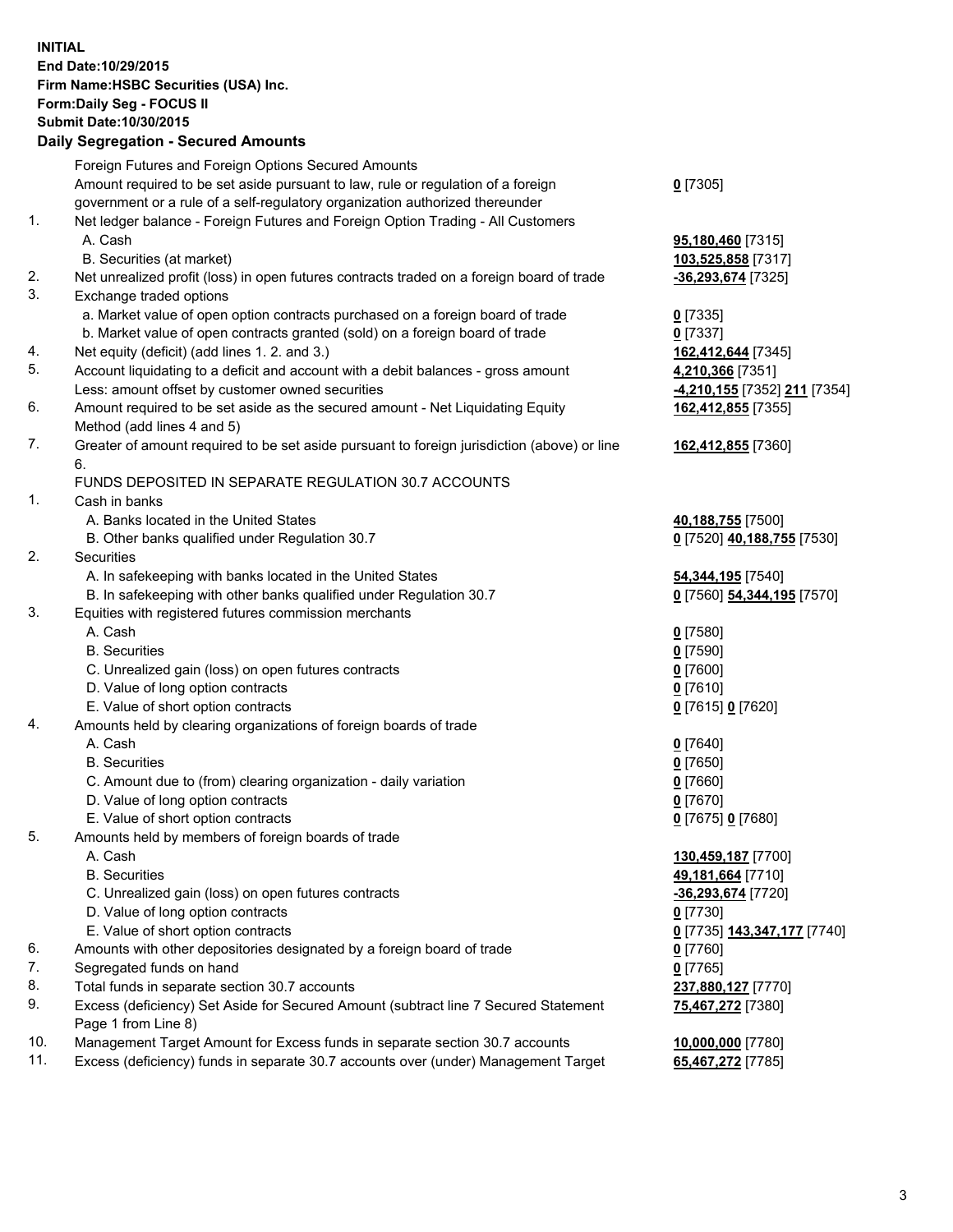|     | <b>INITIAL</b><br>End Date: 10/29/2015<br>Firm Name: HSBC Securities (USA) Inc.<br>Form: Daily Seg - FOCUS II<br>Submit Date: 10/30/2015 |                             |
|-----|------------------------------------------------------------------------------------------------------------------------------------------|-----------------------------|
|     | Daily Segregation - Segregation Statement                                                                                                |                             |
|     | SEGREGATION REQUIREMENTS(Section 4d(2) of the CEAct)                                                                                     |                             |
| 1.  | Net ledger balance                                                                                                                       |                             |
|     | A. Cash                                                                                                                                  | -151,657,721 [7010]         |
|     | B. Securities (at market)                                                                                                                | 953,174,986 [7020]          |
| 2.  | Net unrealized profit (loss) in open futures contracts traded on a contract market                                                       | 495,435,809 [7030]          |
| 3.  | Exchange traded options                                                                                                                  |                             |
|     | A. Add market value of open option contracts purchased on a contract market                                                              | 164,218,872 [7032]          |
|     | B. Deduct market value of open option contracts granted (sold) on a contract market                                                      | 40,261,834 [7033]           |
| 4.  | Net equity (deficit) (add lines 1, 2 and 3)                                                                                              | 1,420,910,112 [7040]        |
| 5.  | Accounts liquidating to a deficit and accounts with                                                                                      |                             |
|     | debit balances - gross amount                                                                                                            | $9,912,285$ [7045]          |
|     | Less: amount offset by customer securities                                                                                               | -9,912,233 [7047] 52 [7050] |
| 6.  | Amount required to be segregated (add lines 4 and 5)                                                                                     | 1,420,910,164 [7060]        |
|     | FUNDS IN SEGREGATED ACCOUNTS                                                                                                             |                             |
| 7.  | Deposited in segregated funds bank accounts                                                                                              |                             |
|     | A. Cash                                                                                                                                  | 211,840,495 [7070]          |
|     | B. Securities representing investments of customers' funds (at market)                                                                   | $0$ [7080]                  |
|     | C. Securities held for particular customers or option customers in lieu of cash (at                                                      | 212,031,729 [7090]          |
|     | market)                                                                                                                                  |                             |
| 8.  | Margins on deposit with derivatives clearing organizations of contract markets                                                           |                             |
|     | A. Cash                                                                                                                                  | 27,553,927 [7100]           |
|     | B. Securities representing investments of customers' funds (at market)                                                                   | 149,610,000 [7110]          |
|     | C. Securities held for particular customers or option customers in lieu of cash (at<br>market)                                           | 741,143,257 [7120]          |
| 9.  | Net settlement from (to) derivatives clearing organizations of contract markets                                                          | 13,752,498 [7130]           |
| 10. | Exchange traded options                                                                                                                  |                             |
|     | A. Value of open long option contracts                                                                                                   | 164,218,872 [7132]          |
|     | B. Value of open short option contracts                                                                                                  | 40,261,834 [7133]           |
| 11. | Net equities with other FCMs                                                                                                             |                             |
|     | A. Net liquidating equity                                                                                                                | 71,584,446 [7140]           |
|     | B. Securities representing investments of customers' funds (at market)                                                                   | 0 [7160]                    |
|     | C. Securities held for particular customers or option customers in lieu of cash (at                                                      | $0$ [7170]                  |
|     | market)                                                                                                                                  |                             |
| 12. | Segregated funds on hand                                                                                                                 | $0$ [7150]                  |
| 13. | Total amount in segregation (add lines 7 through 12)                                                                                     | 1,551,473,390 [7180]        |
| 14. | Excess (deficiency) funds in segregation (subtract line 6 from line 13)                                                                  | 130,563,226 [7190]          |
| 15. | Management Target Amount for Excess funds in segregation                                                                                 | 110,000,000 [7194]          |
| 16. | Excess (deficiency) funds in segregation over (under) Management Target Amount                                                           | 20,563,226 [7198]           |

16. Excess (deficiency) funds in segregation over (under) Management Target Amount Excess